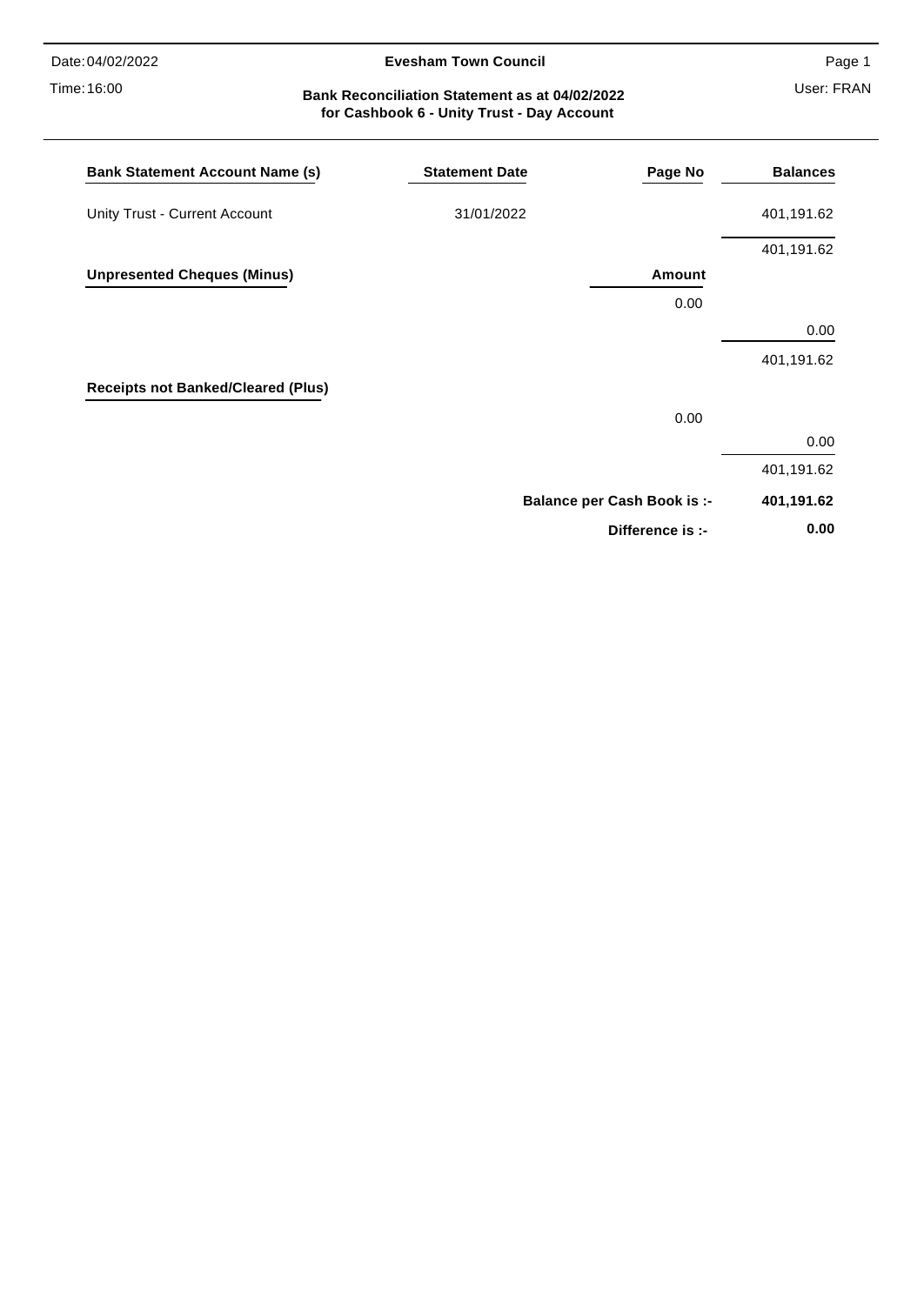Time: 15:54

#### Evesham Town Council

Page 1

### User: FRAN Bank Reconciliation Statement as at 04/02/2022 for Cashbook 1 - Co-op Bank - Day Account

| Bank Statement Account Name (s)    | <b>Statement Date</b> | Page No                     | <b>Balances</b> |
|------------------------------------|-----------------------|-----------------------------|-----------------|
| Co-op Bank - Day Account           | 31/01/2022            |                             | 3,712.46        |
|                                    |                       |                             | 3,712.46        |
| Unpresented Cheques (Minus)        |                       | Amount                      |                 |
|                                    |                       | 0.00                        |                 |
|                                    |                       |                             | 0.00            |
|                                    |                       |                             | 3,712.46        |
| Receipts not Banked/Cleared (Plus) |                       |                             |                 |
|                                    |                       | 0.00                        |                 |
|                                    |                       |                             | 0.00            |
|                                    |                       |                             | 3,712.46        |
|                                    |                       | Balance per Cash Book is :- | 3,712.46        |
|                                    |                       | Difference is :-            | 0.00            |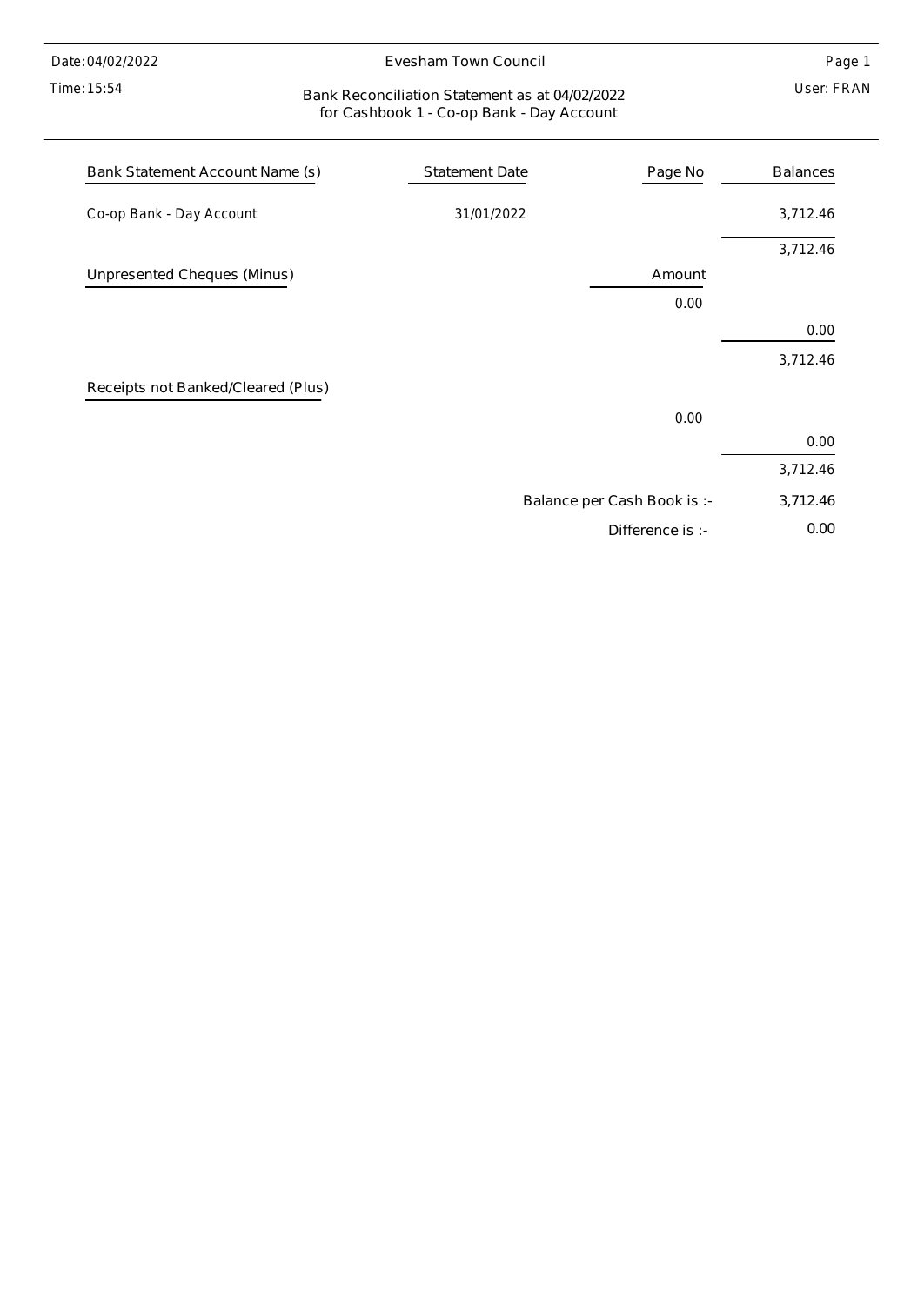Time: 10:04

# Evesham Town Council Cashbook 1

Page: 33

User: FRAN

Co-op Bank - Day Account

For Month No: 10

| Nominal Ledger Analysis<br>Receipts for Month 10 |           |                 |           |       |            |          |                                    |
|--------------------------------------------------|-----------|-----------------|-----------|-------|------------|----------|------------------------------------|
| Receipt Ref Name of Payer                        |           | £ Amnt Received | £ Debtors | £ VAT | A/c Centre |          | £ Amount Transaction Detail        |
| Balance Brought Fwd:                             |           | 2,081.51        |           |       |            | 2,081.51 |                                    |
| Lodge Rent Banked: 07/12/2021                    | 718.68    |                 |           |       |            |          |                                    |
| Lodge Rent Sheldon Bosley Knight                 |           | 718.68          |           | 1405  | 440        |          | 718.68 Cemetery Lodge Rent         |
| Correction Banked: 07/12/2021                    | $-718.68$ |                 |           |       |            |          |                                    |
| Correction Sheldon Bosley Knight                 |           | $-718.68$       |           | 1405  | 440        |          | -718.68 Entered against wrong date |
| Lodge Rent Banked: 07/01/2022                    | 718.68    |                 |           |       |            |          |                                    |
| Lodge Rent Sheldon Bosley Knight                 |           | 718.68          |           | 1405  | 440        |          | 718.68 Cemetery Lodge Rent         |
| <b>Total Receipts for Month</b>                  | 718.68    |                 | 0.00      | 0.00  |            | 718.68   |                                    |
| Cashbook Totals                                  | 2,800.19  |                 | 0.00      | 0.00  |            | 2.800.19 |                                    |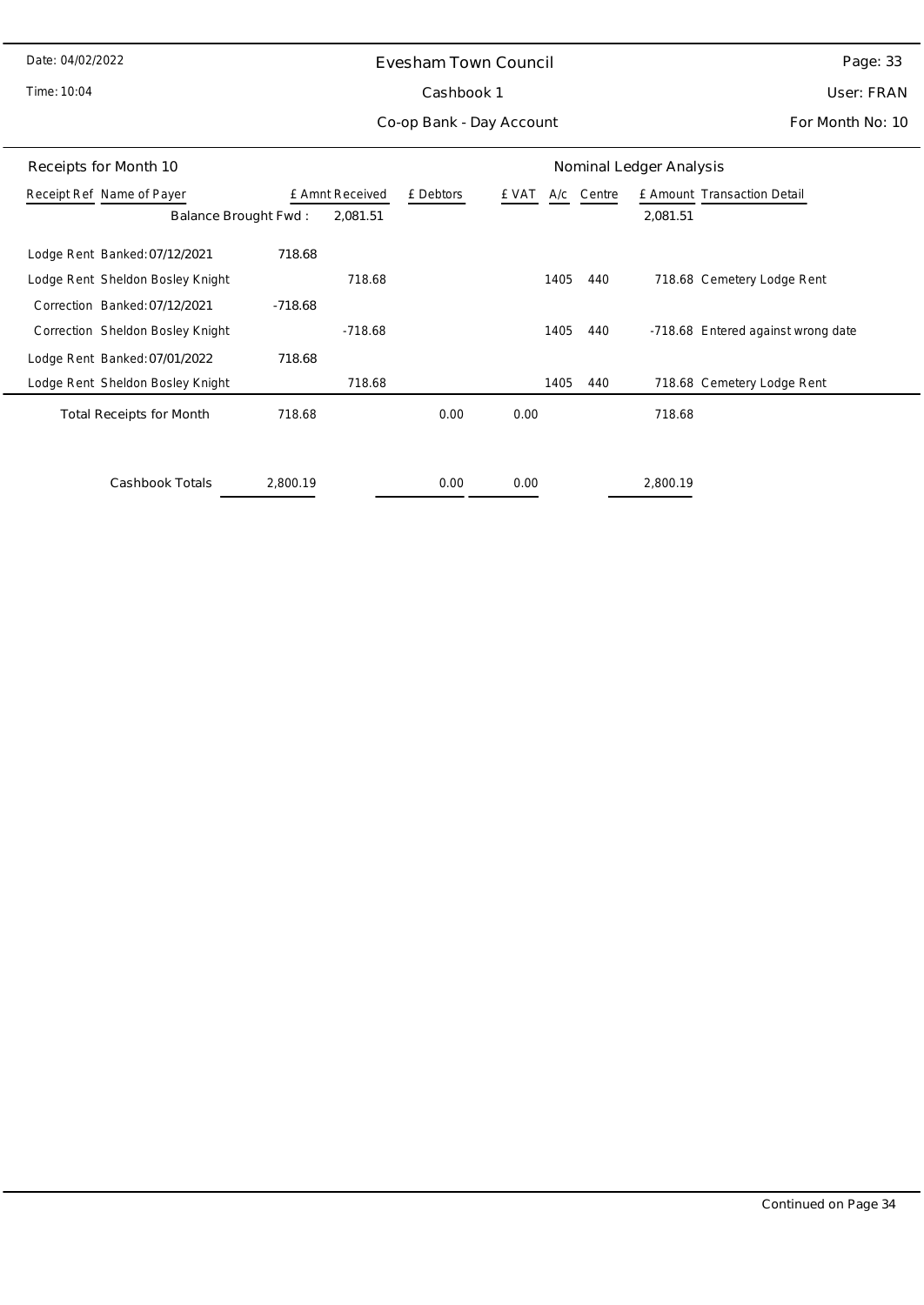Time: 10:04

 $\overline{\phantom{0}}$ 

# Evesham Town Council Cashbook 1

User: FRAN

Co-op Bank - Day Account

For Month No: 10

| Payments for Month 10           |                          | Nominal Ledger Analysis |                        |      |       |             |                             |
|---------------------------------|--------------------------|-------------------------|------------------------|------|-------|-------------|-----------------------------|
| Date                            | Payee Name               |                         | Reference £ Total Amnt |      | e vat | A/c Centre  | E Amount Transaction Detail |
|                                 |                          |                         |                        |      |       |             |                             |
| 04/01/2022                      | Co-operative Bank        | TRANSFER                | 1.00                   |      |       | 4100<br>110 | 1.00 Frequent Statement Fee |
| 05/01/2022                      | Co-operative Bank        | TRANSFER                | 1.30                   |      |       | 4100<br>110 | 1.30 Commission             |
| 05/01/2022                      | Co-operative Bank        | TRANSFER                | 10.00                  |      |       | 4100<br>110 | 10.00 Service Charge        |
| 17/01/2022                      | Co-operative Bank        | TRANS                   | 1.00                   |      |       | 4100<br>110 | 1.00 Frequent Statement Fee |
| 21/01/2022                      | Information Commissioner | DD                      | 55.00                  |      |       | 4115<br>110 | 55.00 Registration Fee      |
| <b>Total Payments for Month</b> |                          | 68.30                   | 0.00                   | 0.00 |       | 68.30       |                             |
| <b>Balance Carried Fwd</b>      |                          | 2.731.89                |                        |      |       |             |                             |
| Cashbook Totals                 |                          | 2.800.19                | 0.00                   | 0.00 |       | 2.800.19    |                             |

Page: 34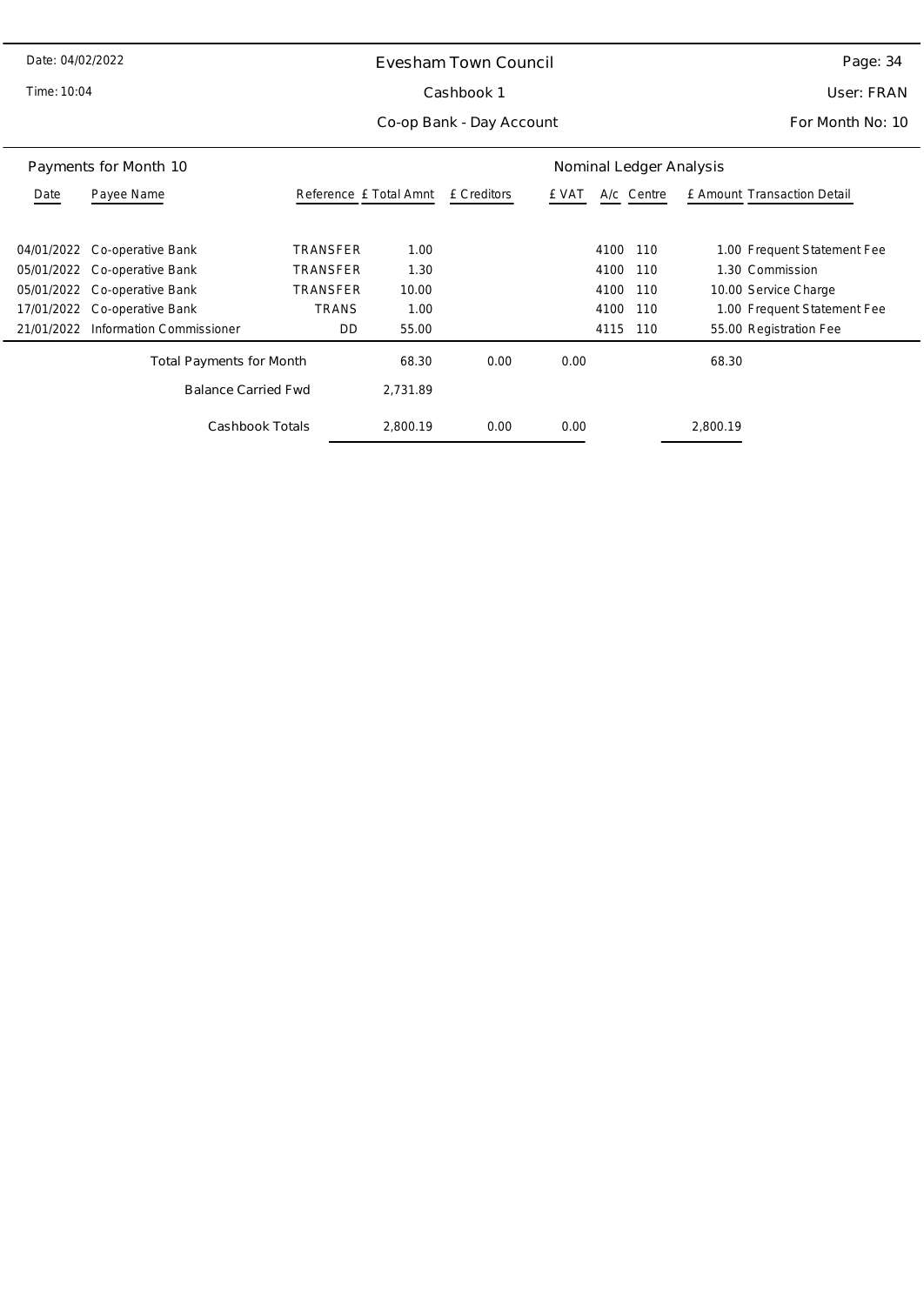Time: 10:03

# Evesham Town Council Cashbook 6

Page: 16

# User: FRAN

Unity Trust - Day Account

For Month No: 10

|                                              | Receipts for Month 10              | Nominal Ledger Analysis |           |           |      |        |  |                             |                              |
|----------------------------------------------|------------------------------------|-------------------------|-----------|-----------|------|--------|--|-----------------------------|------------------------------|
| Receipt Ref Name of Payer<br>£ Amnt Received |                                    |                         | £ Debtors | e vat     | A/c  | Centre |  | £ Amount Transaction Detail |                              |
|                                              | 457,979.62<br>Balance Brought Fwd: |                         |           |           |      |        |  | 457,979.62                  |                              |
|                                              | Banked: 05/01/2022                 | 10,828.39               |           |           |      |        |  |                             |                              |
|                                              | Sales Recpts Page 103              |                         | 10,828.39 | 10,828.39 |      | 100    |  |                             | Sales Recpts Page 103        |
|                                              | Banked: 06/01/2022                 | 251.00                  |           |           |      |        |  |                             |                              |
|                                              | Sales Recpts Page 104              |                         | 251.00    | 251.00    |      | 100    |  |                             | Sales Recpts Page 104        |
|                                              | Square1 Banked: 07/01/2022         | 9.82                    |           |           |      |        |  |                             |                              |
| Square1 Square                               |                                    |                         | 9.82      |           |      | 525    |  |                             | 9.82 Almonry Card Receipts   |
|                                              | Square2 Banked: 10/01/2022         | 42.23                   |           |           |      |        |  |                             |                              |
| Square2 Square                               |                                    |                         | 42.23     |           |      | 525    |  |                             | 42.23 Almonry Card Receipts  |
|                                              | Square3 Banked: 10/01/2022         | 30.45                   |           |           |      |        |  |                             |                              |
| Square3 Square                               |                                    |                         | 30.45     |           |      | 525    |  |                             | 30.45 Almonry Card Receipts  |
|                                              | Banked: 11/01/2022                 | 60.00                   |           |           |      |        |  |                             |                              |
|                                              | Sales Recpts Page 105              |                         | 60.00     | 60.00     |      | 100    |  |                             | Sales Recpts Page 105        |
|                                              | SumUp1 Banked: 12/01/2022          | 95.36                   |           |           |      |        |  |                             |                              |
|                                              | SumUp1 Sumup - Office              |                         | 95.36     |           |      | 525    |  |                             | 95.36 Credit Receipts Office |
|                                              | Square4 Banked: 12/01/2022         | 12.76                   |           |           |      |        |  |                             |                              |
| Square4 Square                               |                                    |                         | 12.76     |           |      | 525    |  |                             | 12.76 Almonry Card Receipts  |
|                                              | Banked: 18/01/2022                 | 1,298.40                |           |           |      |        |  |                             |                              |
|                                              | Sales Recpts Page 106              |                         | 1,298.40  | 1,298.40  |      | 100    |  |                             | Sales Recpts Page 106        |
|                                              | Banked: 26/01/2022                 | 731.00                  |           |           |      |        |  |                             |                              |
|                                              | Sales Recpts Page 107              |                         | 731.00    | 731.00    |      | 100    |  |                             | Sales Recpts Page 107        |
|                                              | VAT Refund Banked: 28/01/2022      | 24,765.00               |           |           |      |        |  |                             |                              |
| VAT Refund HMRC                              |                                    |                         | 24,765.00 |           |      | 105    |  |                             | 24,765.00 VAT Refund         |
|                                              | SumUp2 Banked: 28/01/2022          | 124.85                  |           |           |      |        |  |                             |                              |
|                                              | SumUp2 Sumup - Office              |                         | 124.85    |           |      | 525    |  |                             | 124.85 Office Card Receipts  |
|                                              | <b>Total Receipts for Month</b>    | 38,249.26               |           | 13,168.79 | 0.00 |        |  | 25,080.47                   |                              |
|                                              |                                    |                         |           |           |      |        |  |                             |                              |
|                                              | Cashbook Totals                    | 496,228.88              |           | 13,168.79 | 0.00 |        |  | 483,060.09                  |                              |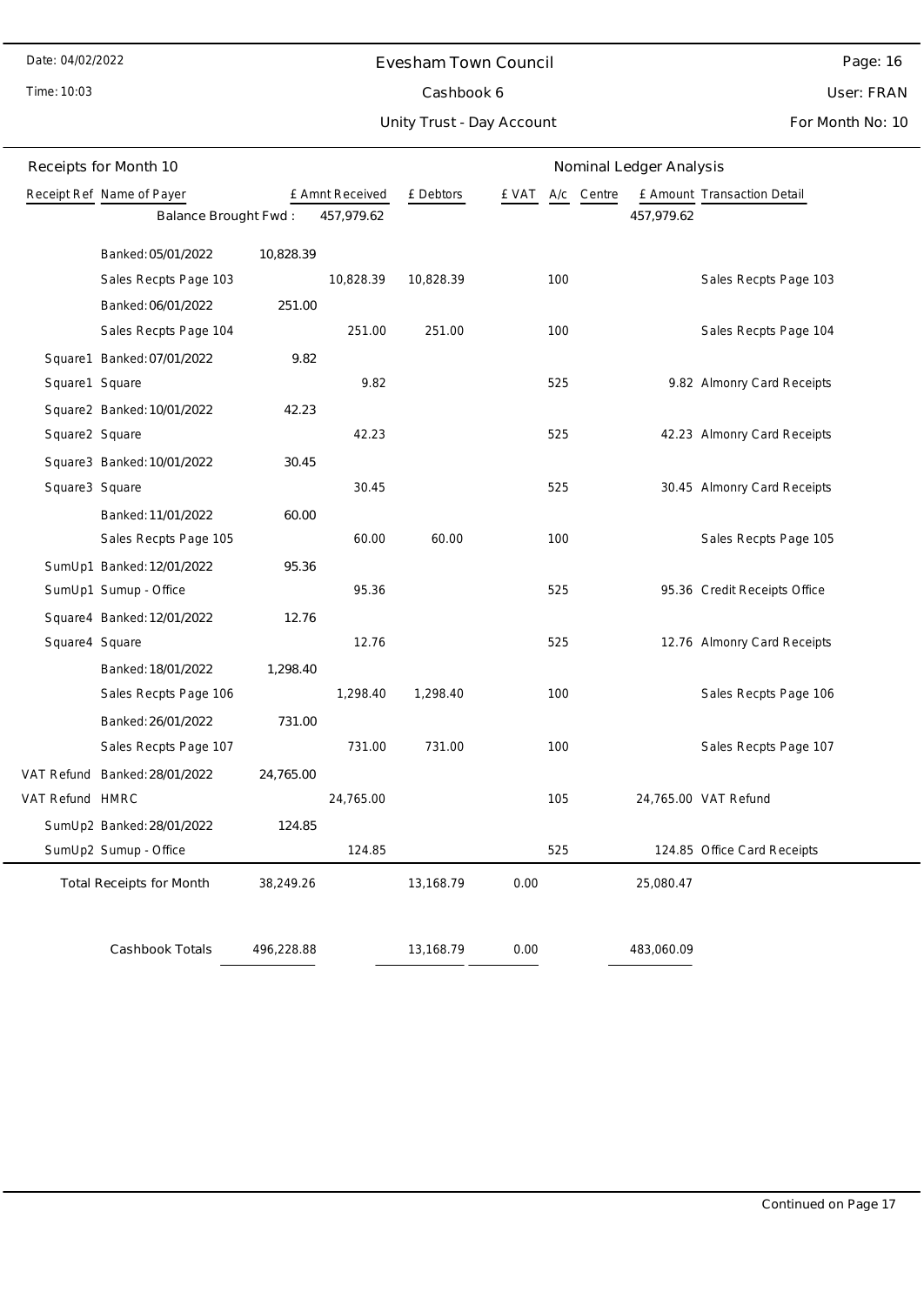Time: 10:03

#### Evesham Town Council

Page: 17

User: FRAN

For Month No: 10

### Payments for Month Date Payee Name **Reference £ Total Amnt** E Creditors E VAT A/c Centre 10 Nominal Ledger Analysis £ Amount Transaction Detail 04/01/2022 HMRC TRANSFER 5,935.69 520 5,935.69 Dec - Tax and NI 04/01/2022 Worcestershire CC Pensions TRANSFER 7,731.51 520 520 7,731.51 Dec - Pension Contributions 04/01/2022 Worcestershire CC Pensions TRANSFER 42.00 520 520 42.00 Dec - Pensions Adjust 04/01/2022 Jewson Ltd **1 7.14 7.14 500** Grounds Work Supplies 04/01/2022 Gecom Solutions Ltd 2 561.06 561.06 500 Software and IT Support 04/01/2022 Gecom Solutions Ltd 3 186.00 186.00 500 Almonry Software Subscription 04/01/2022 Gecom Solutions Ltd  $4$  590.46 590.46 590.46 500 Software & Support 04/01/2022 Fuel Card Services Ltd 1 172.60 172.60 500 500 Fuel 05/01/2022 W Cleaners **5 1,725.00 1,725.00** 500 Cleaning all Sites & Rem Day 05/01/2022 Quadient UK Ltd 6 180.00 180.00 500 Franking Machine 05/01/2022 Rialtas Business Solutions Ltd  $\overline{7}$  202.80 202.80 500 500 Town Hall Calender Integration 05/01/2022 Avonside Motors 8 179.95 179.95 500 Repair Cemetery Van 05/01/2022 Association of Independent Mus 9 65.00 65.00 500 Almonry Subscriptions 05/01/2022 Macmillan Distribution (MDL) 10 38.97 38.97 500 500 Almonry Retail Items 05/01/2022 Opus Energy - Almonry 2 1,841.52 1,841.52 500 Almonry Electric 10/01/2022 Fuel Card Services Ltd 11 10.80 10.80 500 Cemetery Fuel 12/01/2022 Goodman Nash Property Audit 12 15,073.68 15,073.68 500 Almonry Rates Recovery 12/01/2022 Droitwich AED 13 3,000.00 3,000.00 500 Defib Hampton Farm Shop 12/01/2022 SSE Town Hall 14 486.81 486.81 500 Town Hall Electricity Supply 12/01/2022 SLCC Enterprises Ltd 15 144.00 144.00 500 Carol Training FILCA 12/01/2022 SLCC Enterprises Ltd 404.40 404.40 404.40 500 Job Vacancy Advert Services 12/01/2022 Droitwich AED 16 75.00 75.00 500 Replacement Cover 12/01/2022 Viking Direct 17 143.34 143.34 500 Archive Boxes/Tubes Etc 12/01/2022 Glow Electrics 18 1,728.00 1,728.00 500 Street Lights Battleton 12/01/2022 Harper Collins Publishers 19 119.30 119.30 500 Almonry Retail Items 12/01/2022 Gecom Solutions Ltd 20 546.36 546.36 500 Software & Support 12/01/2022 Pete Bott Skips Ltd 21 546.00 546.00 500 Cemetery Skips 12/01/2022 SSE Southern Electric 22 85.54 85.54 500 Abbey Park Footlights - Dawn 12/01/2022 SSE Southern Electric 23 18.81 18.81 500 Abbey Park Footlights Dusk 12/01/2022 SSE Southern Electric 24 19.26 19.26 500 Abbey Park Footlights Dusk 12/01/2022 BHGS Ltd 25 10.00 10.00 500 Cemetery Wreath 12/01/2022 Viking Direct 26 39.98 39.98 500 Stationery 12/01/2022 Goodman Nash Property Audit 27 150.00 150.00 500 Almonry Rates Appeal 12/01/2022 SSE Southern Electric 28 79.09 79.09 500 Abbey Park Footlights - Dawn 14/01/2022 Mainstream Digital Ltd - Offic 5 22.49 22.49 500 Phone Bill 17/01/2022 Sage UK 29 403.20 403.20 500 Accs & Payroll Software 17/01/2022 Cater Kwick Ltd 30 736.78 736.78 500 Bottle Cooler Unit 17/01/2022 Fuel Card Services Ltd 6 147.62 147.62 500 Fuel 20/01/2022 NHBS Ltd 31 245.92 245.92 500 Battleton Bat and Bird **Boyes** 21/01/2022 Rohan Goonewardena 1 57.00 57.00 500 Commission Sale Almonry Retail 21/01/2022 Simon De Montfort Society 2 18.24 18.24 500 Commission Sale Almonry

Continued on Page 18

Unity Trust - Day Account Cashbook 6